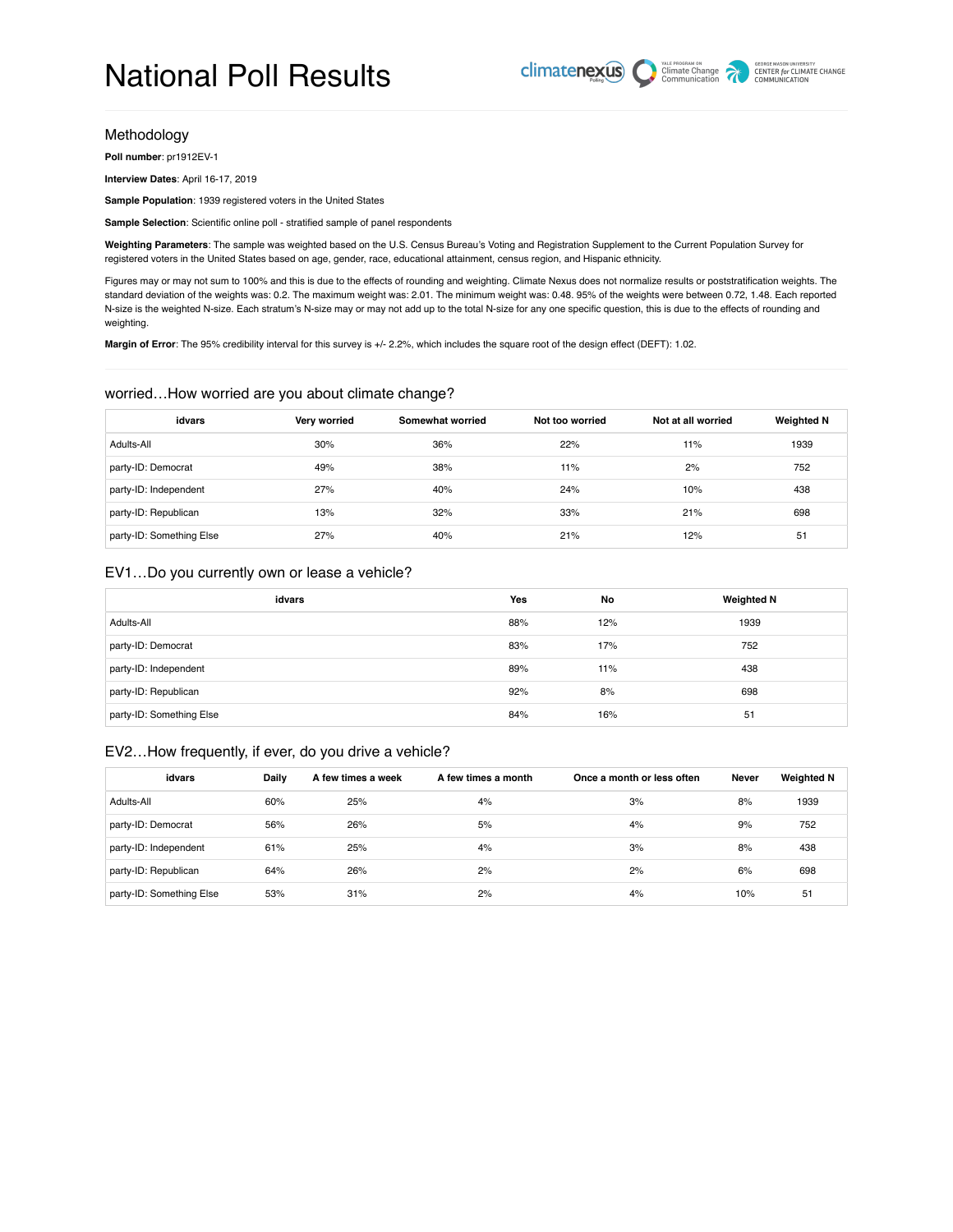# EV3…What kind of vehicle do you usually drive? [EV2 != 'Never']

| idvars                   | Car | Other | SUV (sports utility vehicle) | <b>Truck</b> | Van/minivan | <b>Weighted N</b> |
|--------------------------|-----|-------|------------------------------|--------------|-------------|-------------------|
| Adults-All               | 55% | 0%    | 32%                          | 9%           | 5%          | 1793              |
| party-ID: Democrat       | 60% | 0%    | 30%                          | 5%           | 5%          | 684               |
| party-ID: Independent    | 57% | 1%    | 29%                          | 10%          | 4%          | 404               |
| party-ID: Republican     | 50% | 0%    | 34%                          | 11%          | 5%          | 659               |
| party-ID: Something Else | 41% | 2%    | 39%                          | 11%          | 7%          | 46                |

# EV4…Thinking about the vehicle you usually drive, how is it powered? [EV2 != 'Never']

| idvars                   | <b>Diesel</b> | <b>Electric</b> | Gas | <b>Hybrid</b> | Other | Plug-in hybrid | <b>Weighted N</b> |
|--------------------------|---------------|-----------------|-----|---------------|-------|----------------|-------------------|
| Adults-All               | 2%            | 1%              | 94% | 3%            | 0%    | 0%             | 1793              |
| party-ID: Democrat       | 2%            | 1%              | 94% | 3%            | 0%    | 1%             | 684               |
| party-ID: Independent    | 2%            | 0%              | 94% | 3%            | 0%    | 1%             | 404               |
| party-ID: Republican     | 2%            | 0%              | 95% | 3%            | 0%    | 0%             | 659               |
| party-ID: Something Else | 2%            | 0%              | 93% | 2%            | 2%    | 0%             | 46                |

# EV5…How much have you seen, read, or heard about electric vehicles?

| idvars                   | A lot | Some | Not much | Nothing at all | <b>Weighted N</b> |
|--------------------------|-------|------|----------|----------------|-------------------|
| Adults-All               | 18%   | 55%  | 23%      | 4%             | 1939              |
| party-ID: Democrat       | 18%   | 55%  | 23%      | 4%             | 752               |
| party-ID: Independent    | 17%   | 57%  | 23%      | 3%             | 438               |
| party-ID: Republican     | 18%   | 53%  | 24%      | 5%             | 698               |
| party-ID: Something Else | 27%   | 50%  | 15%      | 8%             | 51                |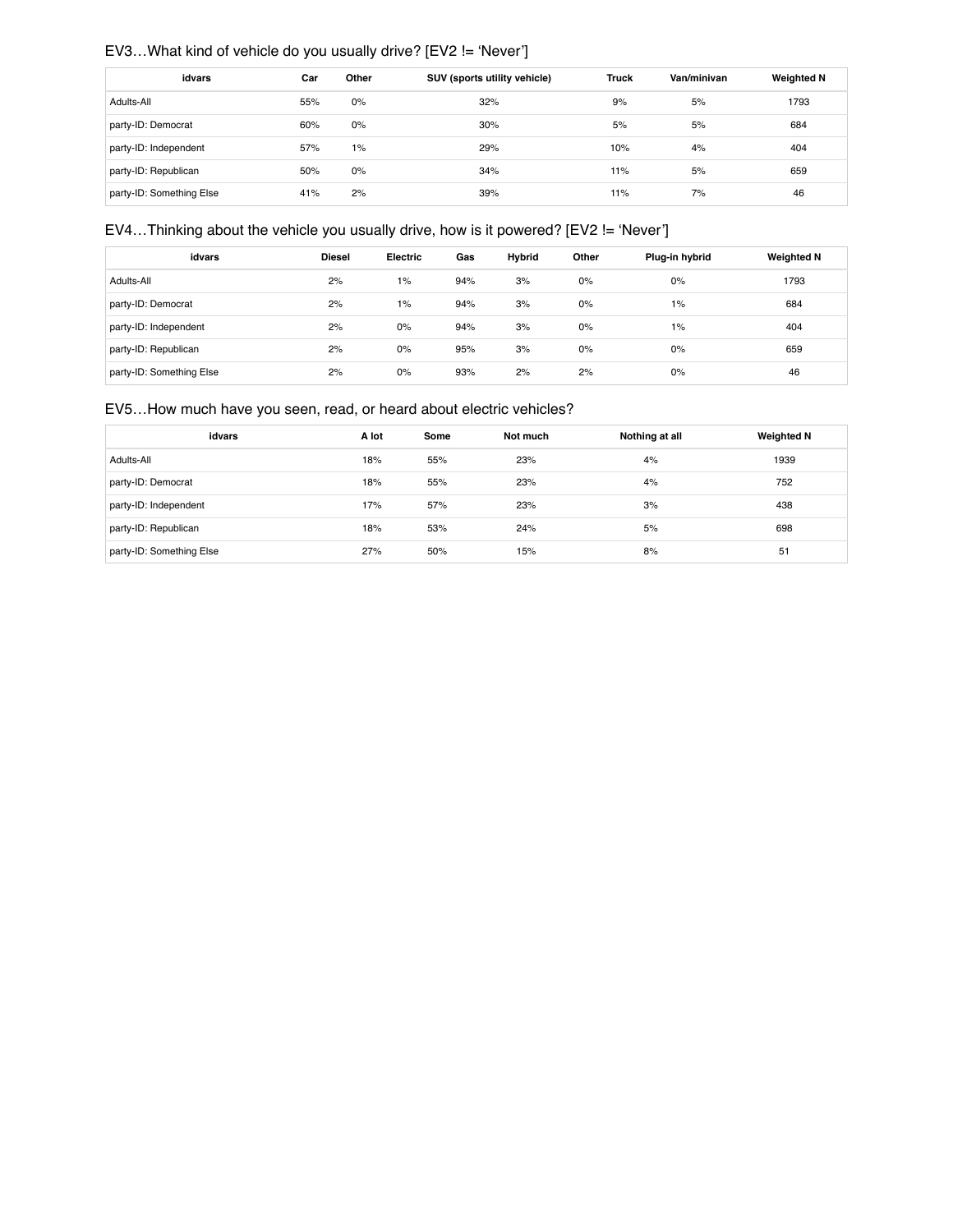### EV6…Given what you know, do you have a positive or negative opinion of electric vehicles?

| idvars                   | Very positive | Somewhat positive | Somewhat negative | Very negative | <b>Weighted N</b> |
|--------------------------|---------------|-------------------|-------------------|---------------|-------------------|
| Adults-All               | 21%           | 56%               | 19%               | 4%            | 1939              |
| party-ID: Democrat       | 27%           | 57%               | 14%               | 3%            | 752               |
| party-ID: Independent    | 18%           | 57%               | 20%               | 5%            | 438               |
| party-ID: Republican     | 16%           | 54%               | 24%               | 6%            | 698               |
| party-ID: Something Else | 18%           | 55%               | 22%               | 6%            | 51                |

EV7…Next time you buy or lease a car, how likely are you to consider an electric vehicle? [among respondents who currently own/lease a vehicle or plan to buy/lease a vehicle within the next 5 years]

| idvars                   | <b>Very likely</b> | Somewhat likely | Somewhat unlikely | Very unlikely | <b>Weighted N</b> |
|--------------------------|--------------------|-----------------|-------------------|---------------|-------------------|
| Adults-All               | 12%                | 32%             | 30%               | 25%           | 1788              |
| party-ID: Democrat       | 16%                | 37%             | 26%               | 20%           | 681               |
| party-ID: Independent    | 10%                | 33%             | 34%               | 24%           | 402               |
| party-ID: Republican     | 8%                 | 27%             | 33%               | 32%           | 659               |
| party-ID: Something Else | 17%                | 38%             | 28%               | 17%           | 47                |

EV8x1…If the following incentives were offered for purchasing an electric vehicle, would they make you more or less likely to consider an electric vehicle? - Guaranteed federal tax rebate of \$7,500

| idvars                   | Much more likely | Somewhat more likely | Somewhat less likely | <b>Much less likely</b> | No difference either way | <b>Weighted N</b> |
|--------------------------|------------------|----------------------|----------------------|-------------------------|--------------------------|-------------------|
| Adults-All               | 41%              | 33%                  | 4%                   | 2%                      | 20%                      | 1939              |
| party-ID: Democrat       | 48%              | 30%                  | 4%                   | $1\%$                   | 16%                      | 752               |
| party-ID: Independent    | 35%              | 36%                  | 4%                   | 2%                      | 23%                      | 438               |
| party-ID: Republican     | 37%              | 34%                  | 4%                   | 3%                      | 22%                      | 698               |
| party-ID: Something Else | 37%              | 31%                  | 8%                   | 2%                      | 22%                      | 51                |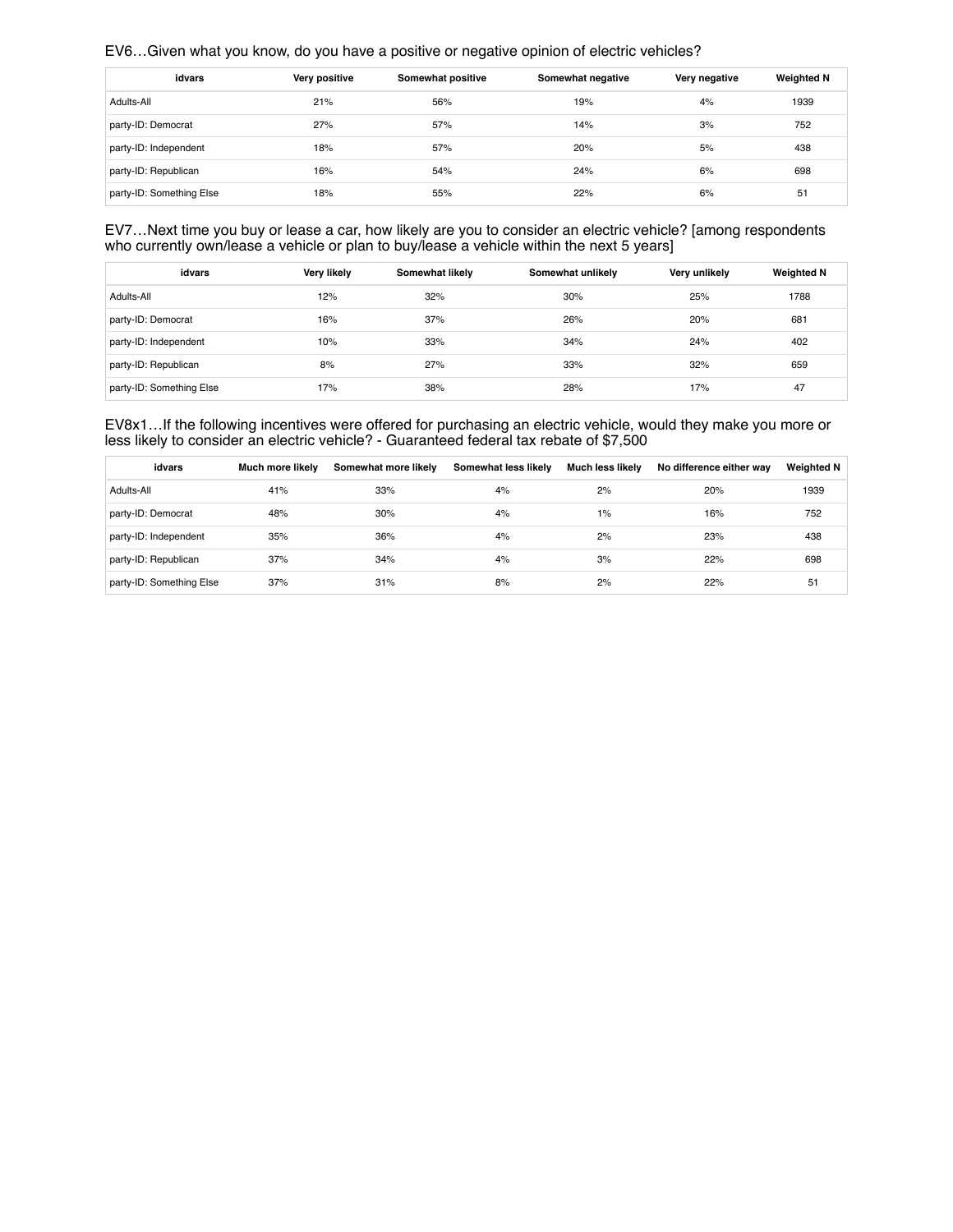EV8x2…If the following incentives were offered for purchasing an electric vehicle, would they make you more or less likely to consider an electric vehicle? - Reduced highway tolls

| idvars                   | Much more likely | Somewhat more likely | Somewhat less likely | Much less likely | No difference either way | <b>Weighted N</b> |
|--------------------------|------------------|----------------------|----------------------|------------------|--------------------------|-------------------|
| Adults-All               | 18%              | 31%                  | 6%                   | 2%               | 42%                      | 1939              |
| party-ID: Democrat       | 21%              | 35%                  | 6%                   | 2%               | 36%                      | 752               |
| party-ID: Independent    | 18%              | 30%                  | 5%                   | 2%               | 45%                      | 438               |
| party-ID: Republican     | 16%              | 28%                  | 6%                   | 3%               | 47%                      | 698               |
| party-ID: Something Else | 22%              | 33%                  | 4%                   | 4%               | 37%                      | 51                |

EV8x3…If the following incentives were offered for purchasing an electric vehicle, would they make you more or less likely to consider an electric vehicle? - Eliminated highway tolls

| idvars                   | Much more likely | Somewhat more likely | Somewhat less likely | Much less likely | No difference either way | <b>Weighted N</b> |
|--------------------------|------------------|----------------------|----------------------|------------------|--------------------------|-------------------|
| Adults-All               | 26%              | 28%                  | 5%                   | 2%               | 39%                      | 1939              |
| party-ID: Democrat       | 28%              | 31%                  | 4%                   | 2%               | 35%                      | 752               |
| party-ID: Independent    | 25%              | 29%                  | 5%                   | 1%               | 40%                      | 438               |
| party-ID: Republican     | 25%              | 25%                  | 5%                   | 2%               | 43%                      | 698               |
| party-ID: Something Else | 40%              | 17%                  | 4%                   | 2%               | 37%                      | 51                |

EV8x4…If the following incentives were offered for purchasing an electric vehicle, would they make you more or less likely to consider an electric vehicle? - Priority parking

| idvars                   | Much more likely | Somewhat more likely | Somewhat less likely | Much less likely | No difference either way | <b>Weighted N</b> |
|--------------------------|------------------|----------------------|----------------------|------------------|--------------------------|-------------------|
| Adults-All               | 23%              | 33%                  | 6%                   | 2%               | 36%                      | 1939              |
| party-ID: Democrat       | 26%              | 35%                  | 6%                   | 2%               | 31%                      | 752               |
| party-ID: Independent    | 21%              | 33%                  | 5%                   | 1%               | 39%                      | 438               |
| party-ID: Republican     | 20%              | 31%                  | 5%                   | 4%               | 41%                      | 698               |
| party-ID: Something Else | 29%              | 25%                  | 8%                   | 6%               | 33%                      | 51                |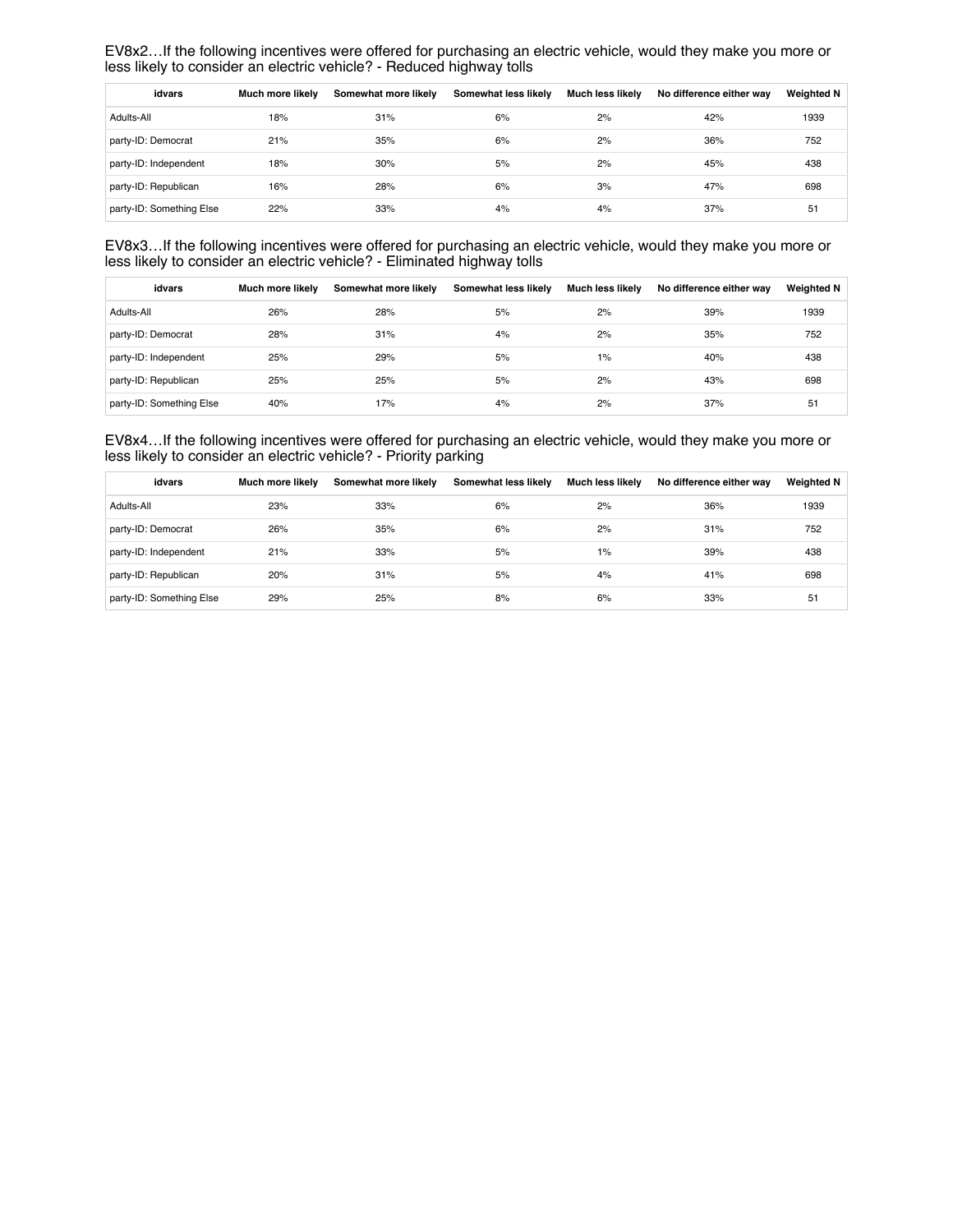EV8x5…If the following incentives were offered for purchasing an electric vehicle, would they make you more or less likely to consider an electric vehicle? - More high-occupancy vehicle (HOV)/zero-emissions vehicle (ZEV) lanes

| idvars                   | Much more likely | Somewhat more likely | Somewhat less likely | <b>Much less likely</b> | No difference either way | <b>Weighted N</b> |
|--------------------------|------------------|----------------------|----------------------|-------------------------|--------------------------|-------------------|
| Adults-All               | 19%              | 32%                  | 6%                   | 2%                      | 41%                      | 1939              |
| party-ID: Democrat       | 22%              | 37%                  | 6%                   | 2%                      | 34%                      | 752               |
| party-ID: Independent    | 17%              | 31%                  | 5%                   | 2%                      | 45%                      | 438               |
| party-ID: Republican     | 16%              | 30%                  | 6%                   | 2%                      | 45%                      | 698               |
| party-ID: Something Else | 37%              | 16%                  | 6%                   | 2%                      | 39%                      | 51                |

## approveFINAL…Do you approve or disapprove of the way Donald Trump is handling his job as President?

| idvars                   | <b>Strongly approve</b> | Somewhat approve | Somewhat disapprove | Strongly disapprove | Not sure | <b>Weighted N</b> |
|--------------------------|-------------------------|------------------|---------------------|---------------------|----------|-------------------|
| Adults-All               | 21%                     | 24%              | 12%                 | 42%                 | 1%       | 1939              |
| party-ID: Democrat       | 4%                      | 7%               | 14%                 | 76%                 | 0%       | 752               |
| party-ID: Independent    | 16%                     | 25%              | 16%                 | 41%                 | 2%       | 438               |
| party-ID: Republican     | 43%                     | 42%              | 8%                  | 7%                  | 1%       | 698               |
| party-ID: Something Else | 8%                      | 29%              | 18%                 | 43%                 | 2%       | 51                |

rdwt…Generally speaking, would you say that things in this country are headed in the right direction or would you say that things are headed off on the wrong track?

| idvars                   | <b>Right direction</b> | Wrong track | Not sure | <b>Weighted N</b> |
|--------------------------|------------------------|-------------|----------|-------------------|
| Adults-All               | 38%                    | 55%         | 7%       | 1939              |
| party-ID: Democrat       | 12%                    | 83%         | 5%       | 752               |
| party-ID: Independent    | 33%                    | 56%         | 11%      | 438               |
| party-ID: Republican     | 69%                    | 24%         | 7%       | 698               |
| party-ID: Something Else | 31%                    | 53%         | 16%      | 51                |